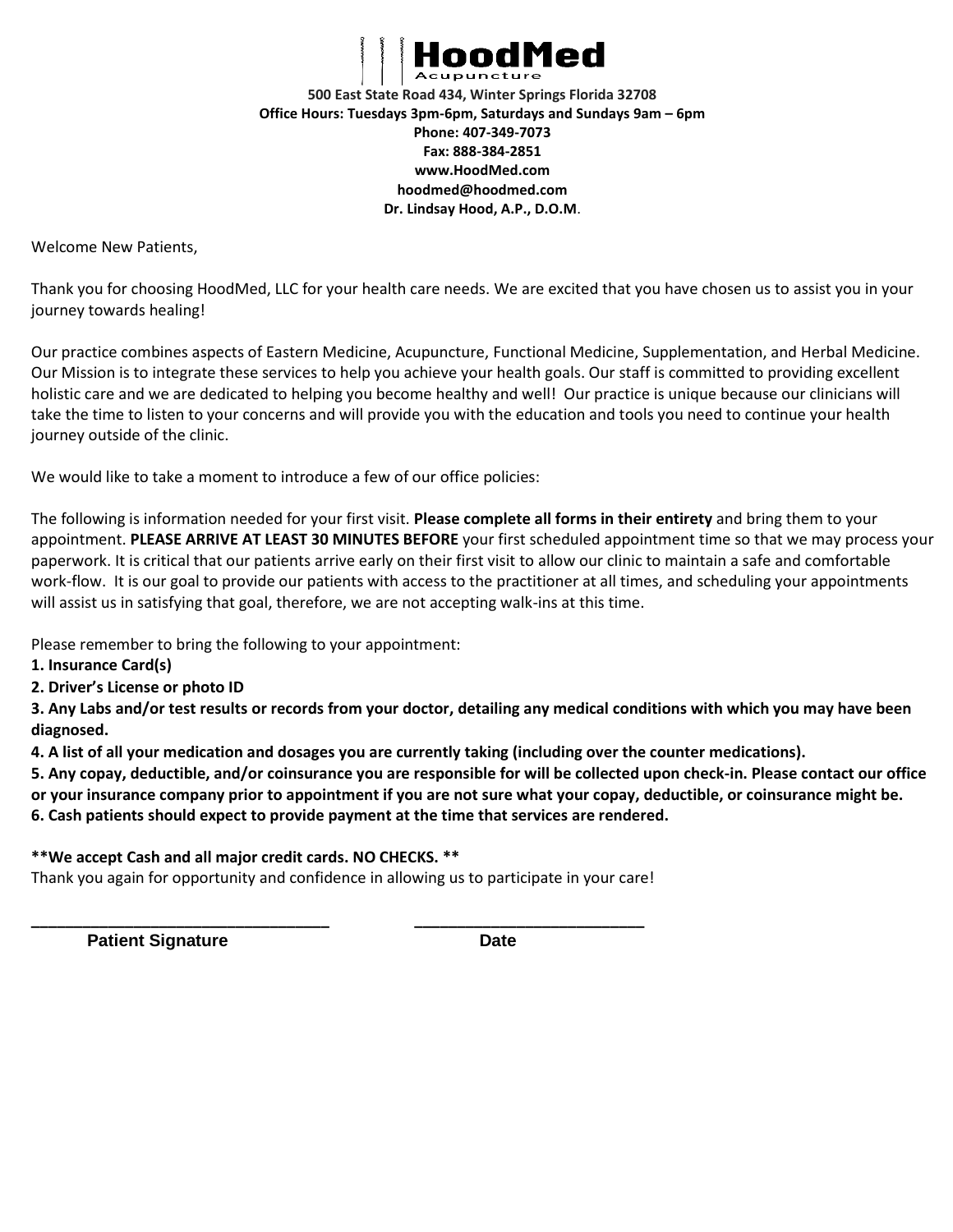

# **Acupuncture Intake Form**

Please complete this questionnaire carefully. The information you provide will assist me in creating a complete health profile for you. All of your answers are absolutely confidential. If you have any questions, please ask.

| <b>Patient Information (Please Print)</b>                                                                                     |                                                                                                                                                                                                                                |
|-------------------------------------------------------------------------------------------------------------------------------|--------------------------------------------------------------------------------------------------------------------------------------------------------------------------------------------------------------------------------|
| Name: Name:                                                                                                                   | Date of First Visit: National Assembly Contact Contact Contact Contact Contact Contact Contact Contact Contact Contact Contact Contact Contact Contact Contact Contact Contact Contact Contact Contact Contact Contact Contact |
|                                                                                                                               |                                                                                                                                                                                                                                |
|                                                                                                                               |                                                                                                                                                                                                                                |
|                                                                                                                               |                                                                                                                                                                                                                                |
|                                                                                                                               |                                                                                                                                                                                                                                |
| Family Doctor: <u>Annual American Communication</u>                                                                           | _Phone__________________________                                                                                                                                                                                               |
|                                                                                                                               |                                                                                                                                                                                                                                |
|                                                                                                                               |                                                                                                                                                                                                                                |
|                                                                                                                               |                                                                                                                                                                                                                                |
| Verify your insurance using this link: <b>Insurance Verification Form</b>                                                     |                                                                                                                                                                                                                                |
| Have you ever had Acupuncture before? YES NO                                                                                  |                                                                                                                                                                                                                                |
| What is your primary reason(s) for treatment today?                                                                           |                                                                                                                                                                                                                                |
| Have you visited a medical doctor for this condition? YES NO                                                                  |                                                                                                                                                                                                                                |
| If yes, did you receive a diagnosis? NO YES: ___________________________________                                              |                                                                                                                                                                                                                                |
| Are you currently receiving any other treatments for this condition? YES                                                      | NO.<br>If yes, please describe treatments and how effective they have been: _______________________________                                                                                                                    |
| or homeopathic remedies that you are taking, including dosage if you know it                                                  | Please list any current medications (prescription and over the counter), vitamins, supplements, herbs                                                                                                                          |
| For females: Are you pregnant? NO Possibly YES How far along? __________<br>Do you have a contagious disease at this time? NO |                                                                                                                                                                                                                                |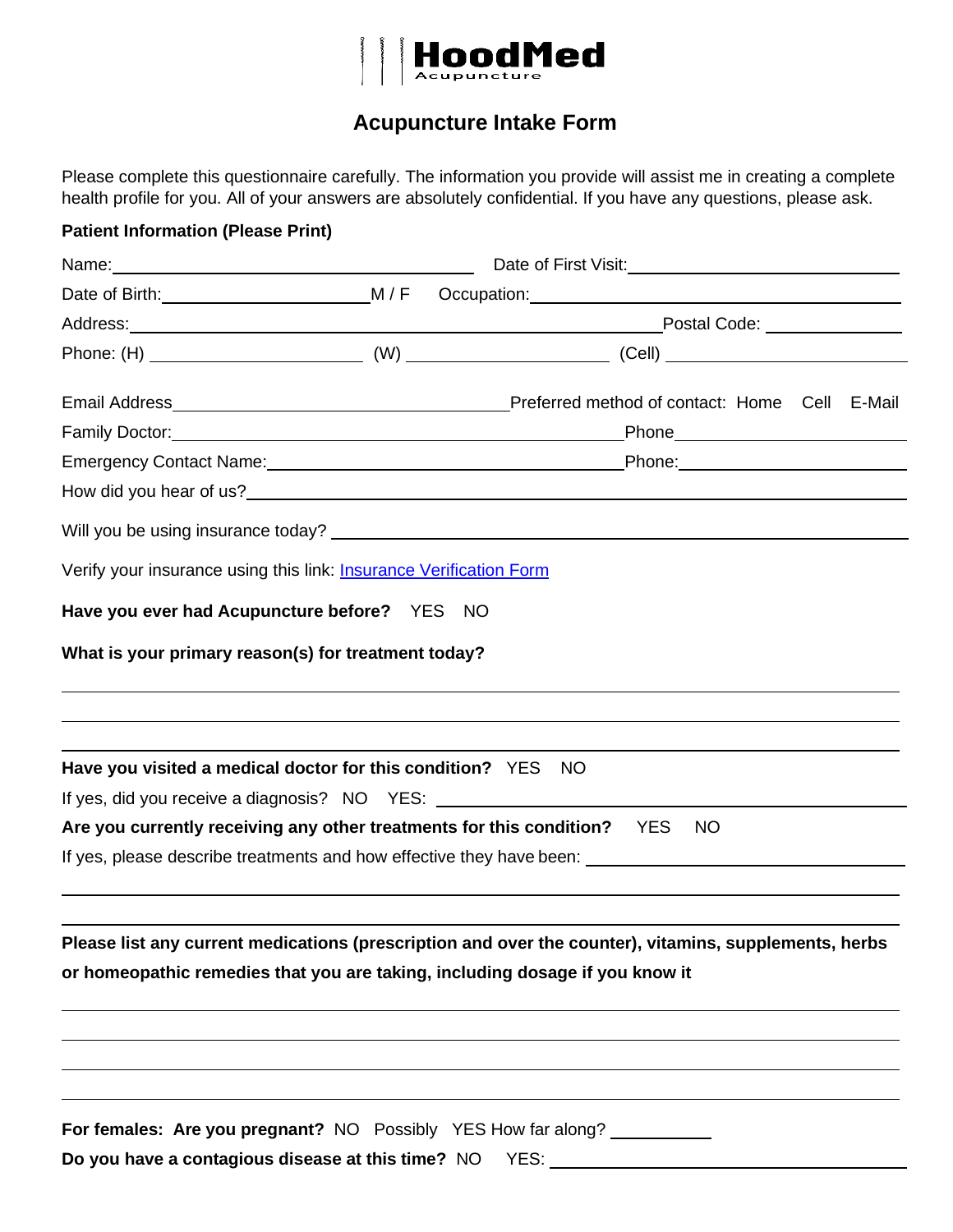## **If you are seeking treatment for a painful condition, please describe the pain and shade in areas of pain on the diagram below**

**Pain Condition #1** *Degree of pain* (please circle 1=low, 10=high) 1 2 3 4 5 6 7 8 9 10

*Nature of the Pain* O Constant O Comes and goes O Fixed O Moves O One side O Both sides O Sharp O Dull O Burning O Aching O Spastic O Numb *Does the pain get better, or worse with?* O Heat *better worse* O Cold *better worse* O Motion *better worse* O Rest *better worse* O Pressure *better worse* O Better in *AM* or*PM*?



# **Pain Condition #2** *Degree of pain* (please circle 1=low, 10=high) 1 2 3 4 5 6 7 8 9 10

- *Nature of the Pain*
- O Constant
- O Comes and goes
- O Fixed
- O Moves
- O One side
- O Both sides
- O Sharp
- O Dull
- O Burning
- O Aching
- O Spastic
- O Numb

*Does the pain get better, or worse with?* O Heat *better worse* O Cold *better worse* O Motion *better worse* O Rest *better worse* O Pressure *better worse* O Better in *AM* or*PM*

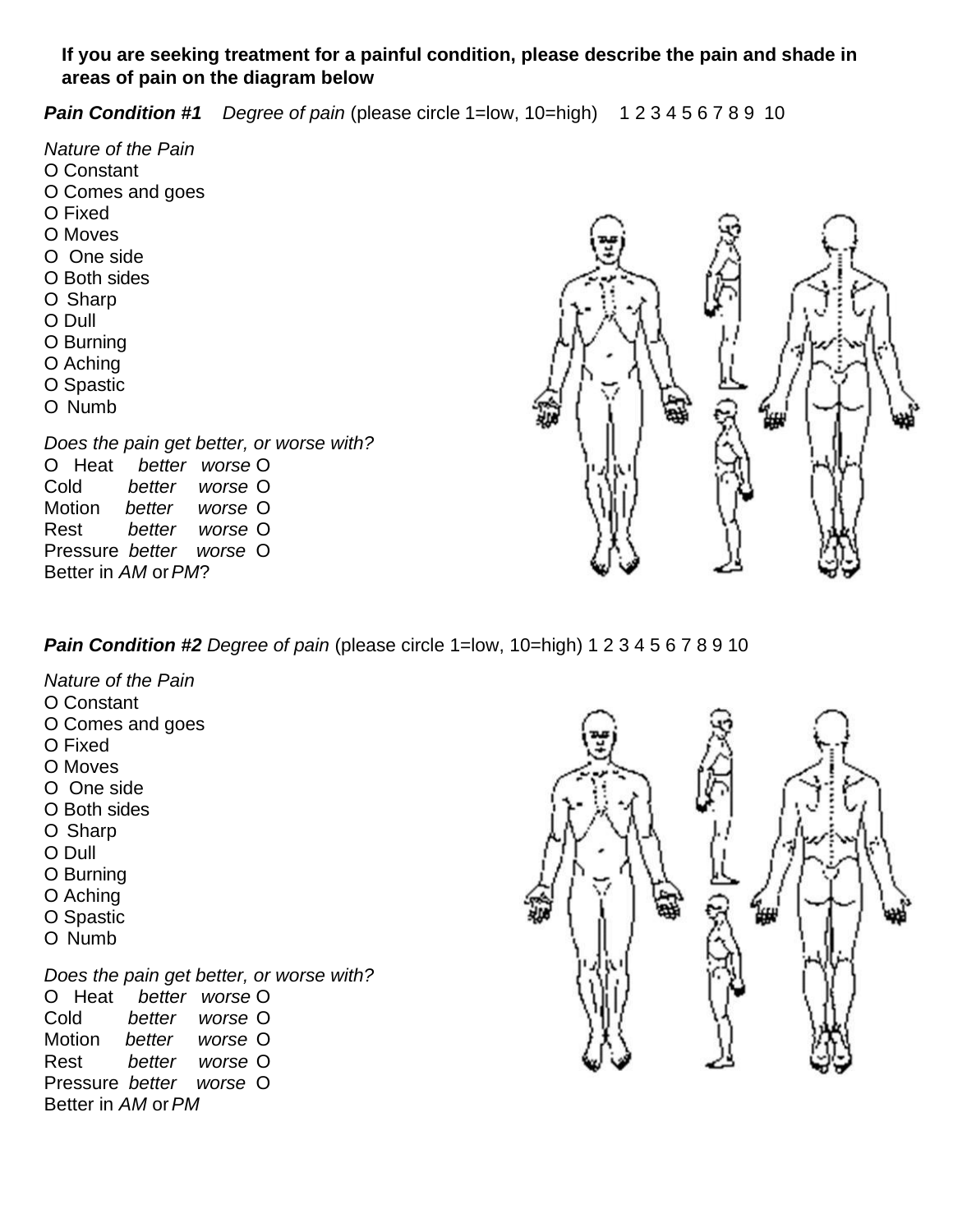| Do you have any of the following?                                                                                                                                                                                              |                                                                                                                                                                                                                                |                                           |  |
|--------------------------------------------------------------------------------------------------------------------------------------------------------------------------------------------------------------------------------|--------------------------------------------------------------------------------------------------------------------------------------------------------------------------------------------------------------------------------|-------------------------------------------|--|
| O Pacemaker                                                                                                                                                                                                                    | O Hemophilia<br>O Latex allergy                                                                                                                                                                                                |                                           |  |
| O Surgical replacements                                                                                                                                                                                                        | O Sensitive skin<br>O Nut allergy                                                                                                                                                                                              |                                           |  |
| O Implants                                                                                                                                                                                                                     | O Fear of needles                                                                                                                                                                                                              |                                           |  |
|                                                                                                                                                                                                                                |                                                                                                                                                                                                                                |                                           |  |
|                                                                                                                                                                                                                                |                                                                                                                                                                                                                                |                                           |  |
| Is There Family History of:                                                                                                                                                                                                    |                                                                                                                                                                                                                                |                                           |  |
| O Alcoholism                                                                                                                                                                                                                   | O Depression                                                                                                                                                                                                                   | O Mental illness                          |  |
| O Allergies                                                                                                                                                                                                                    | O Diabetes                                                                                                                                                                                                                     | O Seizures                                |  |
| O Asthma                                                                                                                                                                                                                       | O Heart disease                                                                                                                                                                                                                | O Stroke                                  |  |
| O Bleeding disorders                                                                                                                                                                                                           | O High blood pressure                                                                                                                                                                                                          |                                           |  |
| O Cancer                                                                                                                                                                                                                       | O Kidney disease                                                                                                                                                                                                               |                                           |  |
|                                                                                                                                                                                                                                | O Other and the contract of the contract of the contract of the contract of the contract of the contract of the contract of the contract of the contract of the contract of the contract of the contract of the contract of th |                                           |  |
|                                                                                                                                                                                                                                |                                                                                                                                                                                                                                |                                           |  |
| How much do you consume per day of:                                                                                                                                                                                            | Water Coffee Tea Coffee Network Corp. Network Cigarettes Contract Pean Corp.                                                                                                                                                   |                                           |  |
|                                                                                                                                                                                                                                |                                                                                                                                                                                                                                |                                           |  |
| Generally, do you prefer $\Box$ warm drinks                                                                                                                                                                                    | $\Box$ cold drinks $\Box$ room temperature drinks?                                                                                                                                                                             |                                           |  |
|                                                                                                                                                                                                                                | Do you find that you are $\Box$ always thirsty $\Box$ rarely thirsty or                                                                                                                                                        | $\Box$ thirsty for sips later in the day? |  |
|                                                                                                                                                                                                                                |                                                                                                                                                                                                                                |                                           |  |
| What are your typical eating habits?                                                                                                                                                                                           |                                                                                                                                                                                                                                |                                           |  |
| O Skip Meal(s) $\qquad \qquad$                                                                                                                                                                                                 | O Eat too Fast                                                                                                                                                                                                                 | O Excess Hunger                           |  |
| O Eat in a Rush                                                                                                                                                                                                                | O Cannot eat when<br>O No Desire to Eat                                                                                                                                                                                        |                                           |  |
| O Eat When Not Hungry                                                                                                                                                                                                          | Worried/Stressed                                                                                                                                                                                                               | O Eat late at night                       |  |
|                                                                                                                                                                                                                                | O Craving specific food(s) example and contact the contract of the contract of the contract of the contract of the contract of the contract of the contract of the contract of the contract of the contract of the contract of |                                           |  |
|                                                                                                                                                                                                                                |                                                                                                                                                                                                                                |                                           |  |
|                                                                                                                                                                                                                                |                                                                                                                                                                                                                                |                                           |  |
| What are your typical sleeping habits?                                                                                                                                                                                         |                                                                                                                                                                                                                                |                                           |  |
| O Hours slept/night _______                                                                                                                                                                                                    | O Trouble staying asleep                                                                                                                                                                                                       | O Disturbing dreams                       |  |
| O Fall asleep quickly                                                                                                                                                                                                          | O Deep sleeper                                                                                                                                                                                                                 | O Wake at same time every                 |  |
| O Trouble falling asleep                                                                                                                                                                                                       | O Light sleeper                                                                                                                                                                                                                |                                           |  |
| O Difficulty waking up                                                                                                                                                                                                         | O Frequent dreaming                                                                                                                                                                                                            |                                           |  |
|                                                                                                                                                                                                                                |                                                                                                                                                                                                                                |                                           |  |
| How would you describe your energy levels?                                                                                                                                                                                     |                                                                                                                                                                                                                                |                                           |  |
| O High                                                                                                                                                                                                                         | O Normal                                                                                                                                                                                                                       | O Hyperactive                             |  |
| O Low                                                                                                                                                                                                                          | O Lethargic                                                                                                                                                                                                                    | O Changes from day to day                 |  |
|                                                                                                                                                                                                                                |                                                                                                                                                                                                                                |                                           |  |
| O Other Changes and Changes and Changes and Changes and Changes and Changes and Changes and Changes and Changes and Changes and Changes and Changes and Changes and Changes and Changes and Changes and Changes and Changes an |                                                                                                                                                                                                                                |                                           |  |
| Do you have aversion to any of the following?                                                                                                                                                                                  |                                                                                                                                                                                                                                |                                           |  |
| O Cold                                                                                                                                                                                                                         | O Dampness                                                                                                                                                                                                                     | O Loud Noises                             |  |
| O Wind                                                                                                                                                                                                                         | O Heat                                                                                                                                                                                                                         | O Crowds                                  |  |
|                                                                                                                                                                                                                                |                                                                                                                                                                                                                                |                                           |  |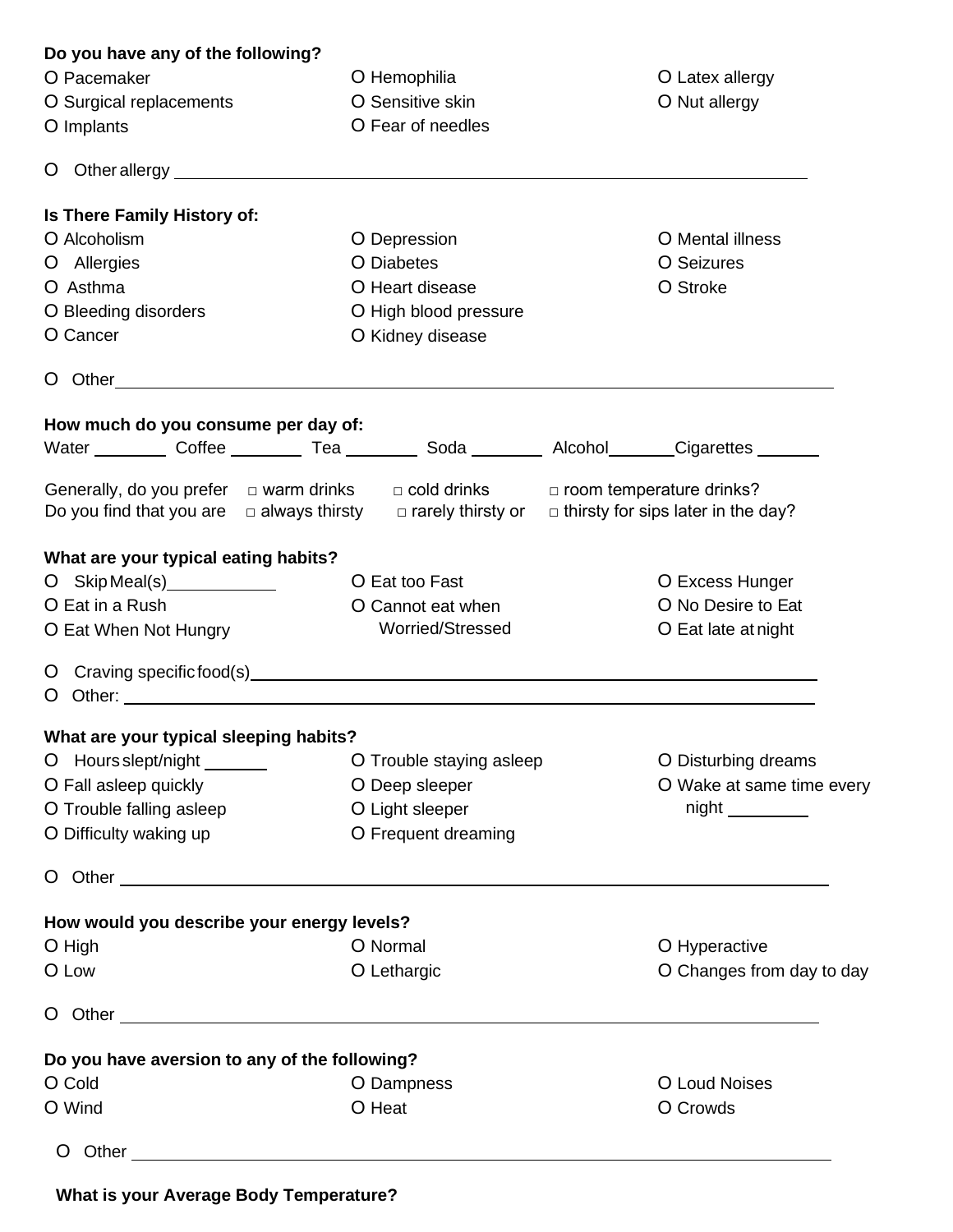| Hot<br>Ő<br>Cold                                                                                                                                                                                                                                                                                                                                                                           | O<br>Feet | Cold Hands &                                                                                                                                                      | O | O Hotter @ Night<br>Colder @ night |         | O 5 Center Heat<br>O Hot Joints                                                                                                    |
|--------------------------------------------------------------------------------------------------------------------------------------------------------------------------------------------------------------------------------------------------------------------------------------------------------------------------------------------------------------------------------------------|-----------|-------------------------------------------------------------------------------------------------------------------------------------------------------------------|---|------------------------------------|---------|------------------------------------------------------------------------------------------------------------------------------------|
| Other<br>Ő                                                                                                                                                                                                                                                                                                                                                                                 |           |                                                                                                                                                                   |   |                                    |         |                                                                                                                                    |
| <b>General Information</b><br>O Anorexia/Bulimia<br><b>Chronic Fatigue</b><br>Ő<br><b>Chicken Pox</b><br>O<br>Chronic Pain<br>Fibromyalgia<br>Ő<br>O Hepatitis _______<br>O HIV<br><b>Herpes/Cold Sores</b><br>O<br>O.<br>O                                                                                                                                                                |           | O Lupus<br>O Lyme disease<br>O Meningitis<br>O Scarlet Fever<br>Mononucleosis<br>O<br>O Multiple Sclerosis<br>O Rheumatoid Disease<br><b>Rheumatic Fever</b><br>O |   |                                    | O<br>O  | O Mumps<br>O Tuberculosis<br>O Thyroid Disease<br>o Overactive<br>underactive<br>$\circ$<br>O Measles<br>Pneumonia<br>Tonsillitis  |
| Head, Eyes, Ears, Nose and Throat<br>O Bitter taste                                                                                                                                                                                                                                                                                                                                        |           |                                                                                                                                                                   |   |                                    |         | O Ringing in ears                                                                                                                  |
| O Blurred vision<br>O Cataracts                                                                                                                                                                                                                                                                                                                                                            |           | O Grinding of teeth<br>O Goiter<br>O Gum problems                                                                                                                 |   |                                    |         | High pitch<br>$\circ$<br>Low pitch<br>$\circ$                                                                                      |
| Concussions<br>Ő<br>Dry mouth / nose<br>O Ear aches<br>O Excess phlegm<br>Eye pain or strain<br>Facial pain<br>Glasses or contacts<br>Ő<br>Glaucoma<br>Ő<br>Other: University of the Contract of the Contract of the Contract of the Contract of the Contract of the Contract of the Contract of the Contract of the Contract of the Contract of the Contract of the Contract of the Contr |           | Headaches<br>Ő<br>O Hearing aids<br>O Itchy eyes<br>O Migraines<br>O Nose bleeds<br>O Poor hearing<br>Red or dry eyes<br>O                                        |   |                                    | O.      | O Sinus issues<br>Spots in eyes<br>O Swollen glands<br>O Teeth issues<br>O TMJ Syndrome<br>O Trigeminal neuralgia<br>O Watery eyes |
| <b>Respiratory:</b><br>O Asthma/Wheezing<br>O Frequent colds<br>O Allergies<br>O Bronchitis<br>O Cough                                                                                                                                                                                                                                                                                     |           | O Cough + Phlegm<br>O Emphysema<br>O Heavy Chest<br>O Pneumonia<br>O COPD                                                                                         |   |                                    |         | O Cough + blood<br>O Difficult breathing<br>O Tight Chest<br>O Short of Breath                                                     |
| $O$ Other: $\_\_$<br>Cardiovascular:<br>O Anemia<br>O Arteriosclerosis<br>O Easily bruised<br>O Poor circulation<br>O Blood clots                                                                                                                                                                                                                                                          |           | O Fainting<br>O High cholesterol<br>O Low blood pressure<br>O Palpitations<br>O Chest pain                                                                        |   |                                    |         | O High blood pressure<br>O Irregular heart beat<br>O Pace maker<br>O Phlebitis<br>O Stroke                                         |
| Ő                                                                                                                                                                                                                                                                                                                                                                                          |           |                                                                                                                                                                   |   |                                    |         |                                                                                                                                    |
| <b>Gastrointestinal</b><br>O # Bowel Movements/day<br><b>Normal Stool</b><br>Ő<br>Loose stool<br>O                                                                                                                                                                                                                                                                                         |           | Pain after BM<br>Ő<br>O<br>Heartburn/acid reflux                                                                                                                  |   |                                    | Ő<br>O. | <b>Bad breath</b><br>Rectal pain/itching                                                                                           |

- 
- O Constipation O Abdominal pain O Hemorrhoids
- 
-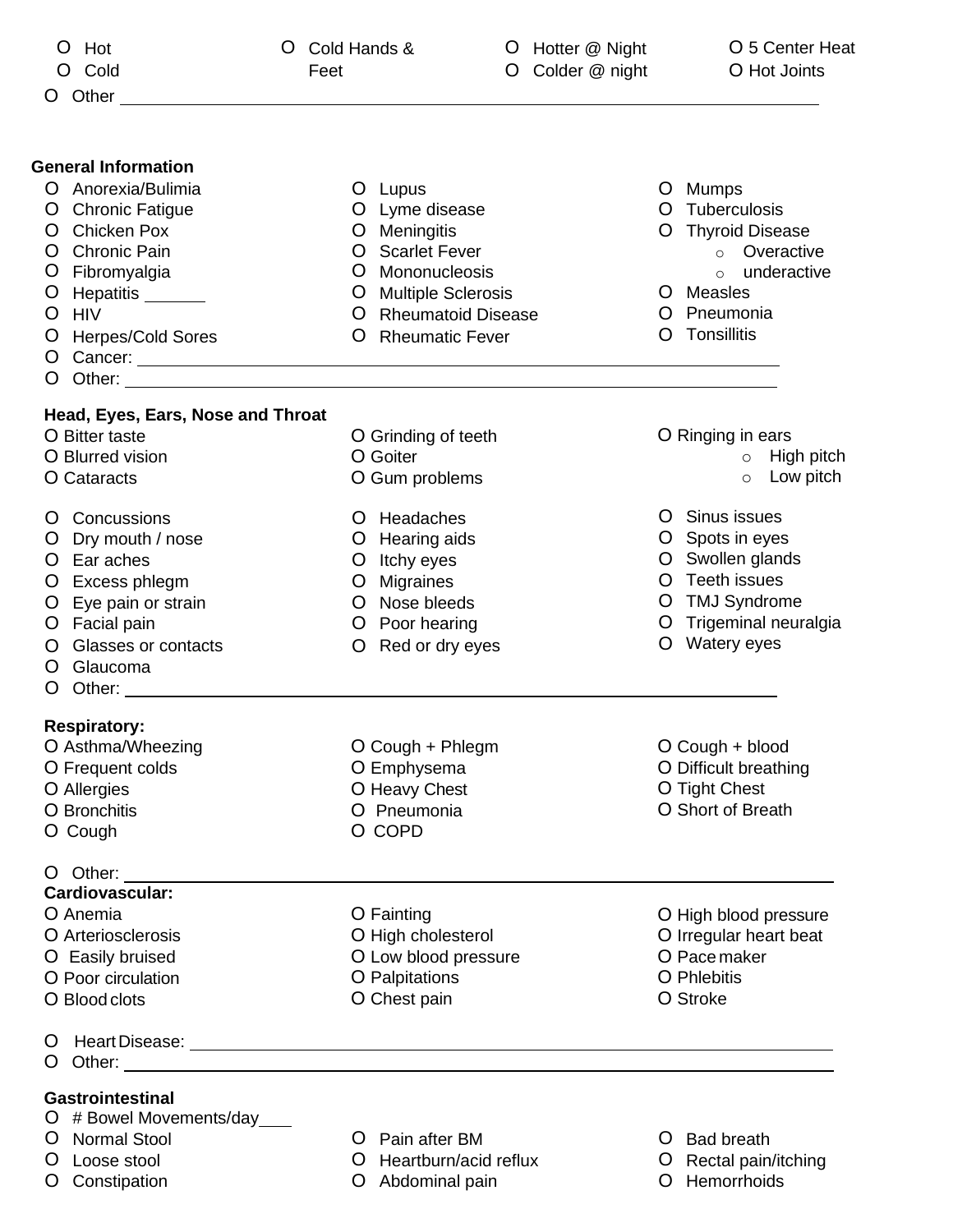| O Diarrhea<br>O Undigested food in stool<br>O Mucous in stool<br>O Blood in stool<br>O Strong odour<br>O Pain before BM<br>O Other: _________________________                                 | Appendicitis<br>Bloating<br>O.<br>O Celiac Disease<br>Gas<br>O<br>Hiccups<br>$\overline{O}$<br>Nausea/vomiting<br>O                                         | O Hernia<br>O Liver Disorder<br>O Ulcer<br>o H. Pylori Negative<br>H. Pylori Positive<br>$\circ$<br><b>Not Tested</b><br>$\circ$                |
|-----------------------------------------------------------------------------------------------------------------------------------------------------------------------------------------------|-------------------------------------------------------------------------------------------------------------------------------------------------------------|-------------------------------------------------------------------------------------------------------------------------------------------------|
| Genito-Urinary<br>O Bed wetting<br>O Bladder infections<br>O Bloody urine<br>O Frequent urination<br>O Painful urination<br>O Incomplete urination<br>O Incontinence<br>O Other: ____________ | O Urgent urination<br>Wake to urinate<br>O<br>Pale urine<br>O<br>O Dark urine<br>O Cloudy urine<br>O Kidney stones<br><b>Kidney Disease</b><br>$\mathbf{O}$ | O Libido issues<br>O Yeast infection<br>O Impotence<br>O Prostate Disorder<br>O Premature ejaculation<br><b>Nocturnal emissions</b><br>$\Omega$ |
| Gynecological<br>O Menopause<br>O Oral Birth control pills<br>O Intra-Uterine Device IUD<br>O Breast lumps<br>O Genital burning<br>O Genital itching                                          | O Genital discharge<br>O Genital swelling<br>O Hysterectomy<br>O Endometriosis<br>O Fibroids<br>O Cysts                                                     | O PMS - headaches<br>$O$ PMS – back aches<br>O PMS - mood swings<br>O #Pregnancies ________<br>#Miscarriages<br>O                               |
| <b>Menstruation Information:</b><br>O Heavy periods<br>O Light periods<br>O Irregular periods<br>O Pain Before<br>O Pain During                                                               | Describe the menstrual blood:<br>O Pain After<br>O Dark Red<br>O Bright Red<br>O Pale Red<br>O Brownish                                                     | O Thin/Watery<br>O Very thick<br>O Clots?<br>$\circ$<br>Color<br>$\circ$                                                                        |
| Skin and Hair                                                                                                                                                                                 | # Days between periods __________# days of period_____________                                                                                              |                                                                                                                                                 |
| O Acne<br>O Burning skin<br>O Dandruff<br>O Dermatitis<br><b>O</b> Discolorations<br>O Eczema                                                                                                 | O Fungal infection<br>O Hair loss<br>O Hot flashes<br>O Heavy sweating<br>O Not able to sweat<br>O Hives                                                    | O Itchy/dry skin<br>O Psoriasis<br>O Rashes<br>O Shingles<br>O Warts                                                                            |
| O Other: _______________________                                                                                                                                                              |                                                                                                                                                             |                                                                                                                                                 |
| Neuro-Psychological<br>O ADD/ADHD<br>O Addiction<br>O Anxiety<br>O Depression<br>O Easily stressed                                                                                            | O Epilepsy<br>O Irritability<br>O Mental illness<br>O numbness<br>O "Foggy" feeling                                                                         | O Poor coordination<br>O Parkinson's Disease<br>O Poor memory<br>O Seizure<br>O Vertigo/Dizziness                                               |
|                                                                                                                                                                                               |                                                                                                                                                             |                                                                                                                                                 |

O Other: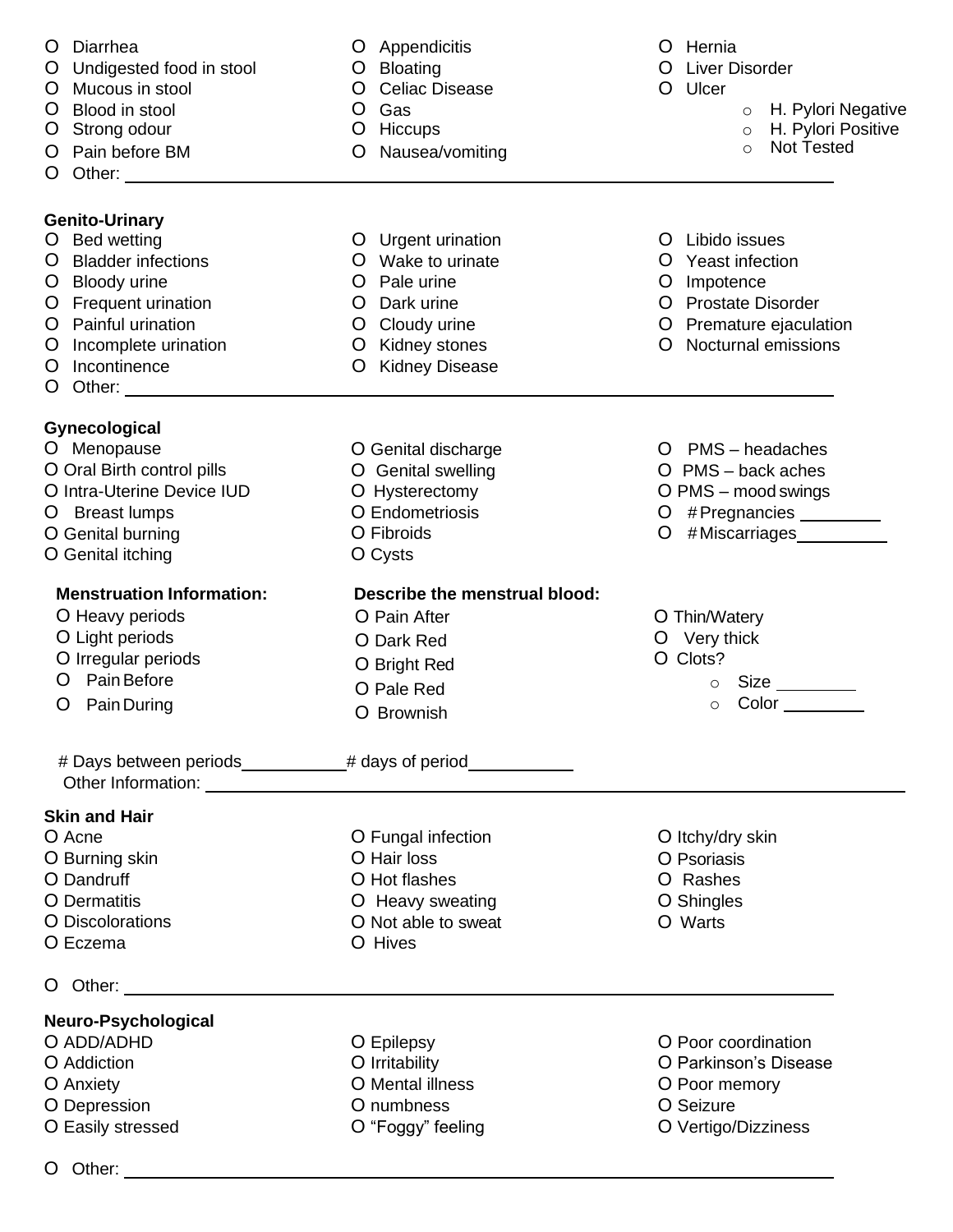#### **Musculoskeletal:**

- O Osteoarthritis
- O Rheumatoid arthritis
- O Atrophy
- O Body heaviness
- O Joint pain
- O BrokenBones:
- O Other:
- O Limited motion O Limited use O Back pain O Muscle pain O Muscle cramps
- O Neck pain
- O Rib pain
- O Scoliosis
- O Weight gain
- O Weight loss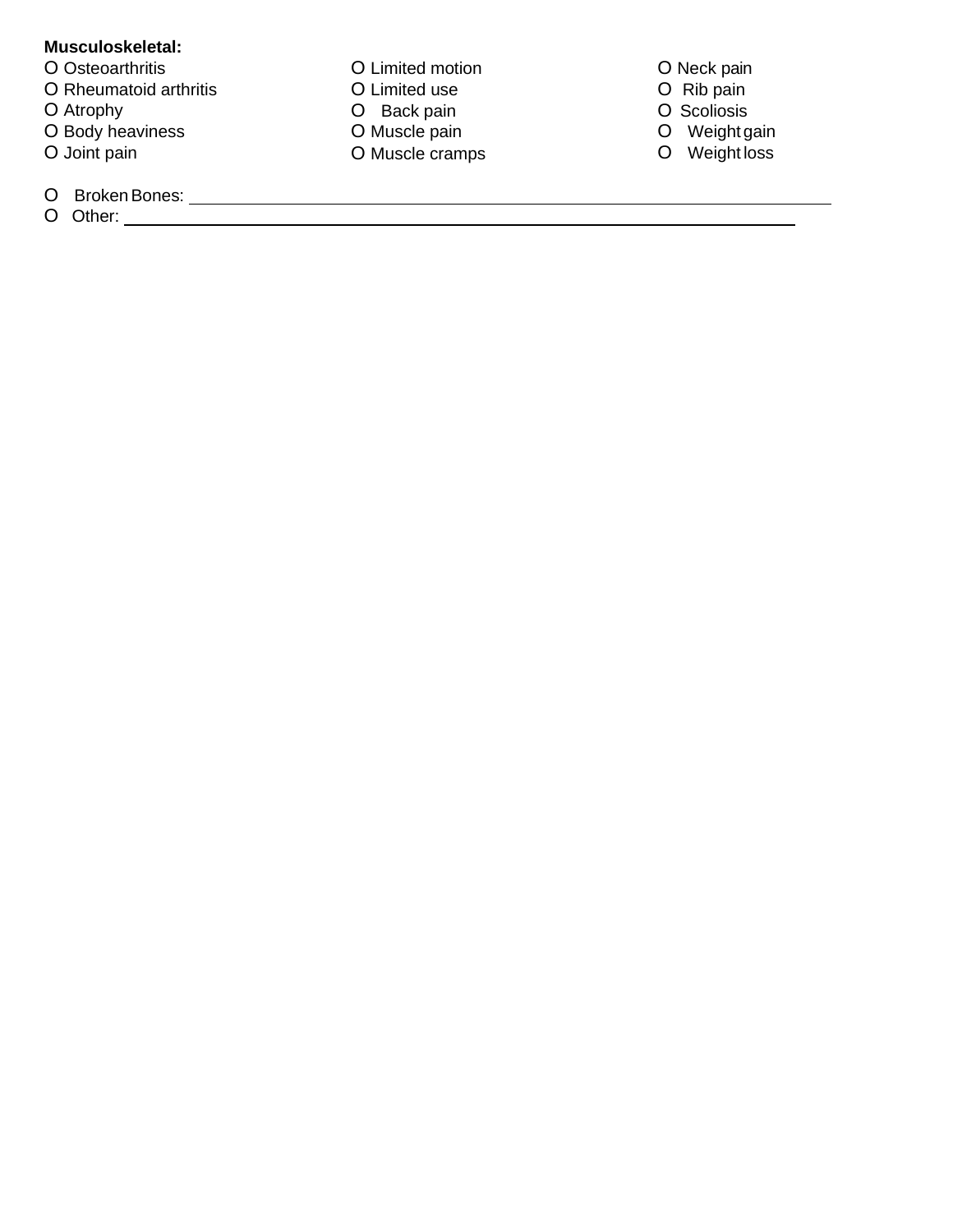

# **Financial Policy and Authorization to Bill Insurance**

Dear Patient,

There are two billing options available for you. Please select the one that applies to your visits. If at any time if you choose to change your billing option, you are required to let us know immediately and sign a new Financial Policy and Authorization to Bill Insurance Form.

#### \_\_\_\_\_ **Private Pay/Uninsured Patients**

Patients not covered by any insurance plans or covered by insurance policies that we are unable to bill directly should expect to pay for services billed at our standard rates. All payments will be collected at the time that services are rendered. If you are unable to pay the standard amount, please discuss your needs with your practitioner and other payment options may be available to you.

*New Patients* should be prepared to pay up to *\$165 for the initial consultation. Established Patients* should be prepared to pay *\$85 for each follow-up visit.* 

#### \_\_\_\_\_ **Insurance Billing**

I understand that I must pay all co-payments and/or co-insurances not covered by my insurance company at the time of check in for today's visit, and every visit hereafter. HOODMED will submit my claim for me to my insurance company. Although HOODMED verifies my insurance; I understand that this verification is not a guarantee of payment. I understand that any and all charges incurred at this office including co-payment, coinsurance, percentage due and/or deductibles or any other fees or services not covered by my insurance company are my responsibility. I understand that if these patient portions due are not paid at the time of service I will be subject to a \$10.00 billing fee per month – no exceptions until the outstanding amounts are paid. I further understand that any unpaid balance over 90 days, can and will be sent to collections for recovery unless prior arrangements have been made.

#### **NO SHOW POLICY**

Patients who miss their appointments without calling and canceling or rescheduling at least 24 hours in advance of the appointment will be assessed a *\$35 no show fee*. Patients that show up for their appointment more than *15 minutes* late may need to reschedule their appointment to a later time/date as the original appointment time may no longer be available*. In the unlikely event that you not show to 2 consecutive appointments, you will give us no choice but to terminate our professional relationship.* 

#### **REQUEST FOR RECORDS**

If you request copies or transfer of medical records you will be charged \$1.00 per page up to 25 pages, and then an additional \$.25 per page thereafter. This is in accordance with Florida statutes.

#### **FORM COMPLETION**

Our office charges a flat fee of \$10 for the completion of any forms which require the physician to review your chart and fill out. *Prepayment is required* before the form will be completed. I authorize my insurance benefits to be paid directly to HoodMed. I also authorize the provider to release any information and medical records required by my insurance company. I understand that I may revoke this consent by written request, at any time. No other records shall be released without my signed consent.

| Patient Signature:            | Date: |  |  |
|-------------------------------|-------|--|--|
|                               |       |  |  |
| Parent or Guardian Signature: | Date: |  |  |